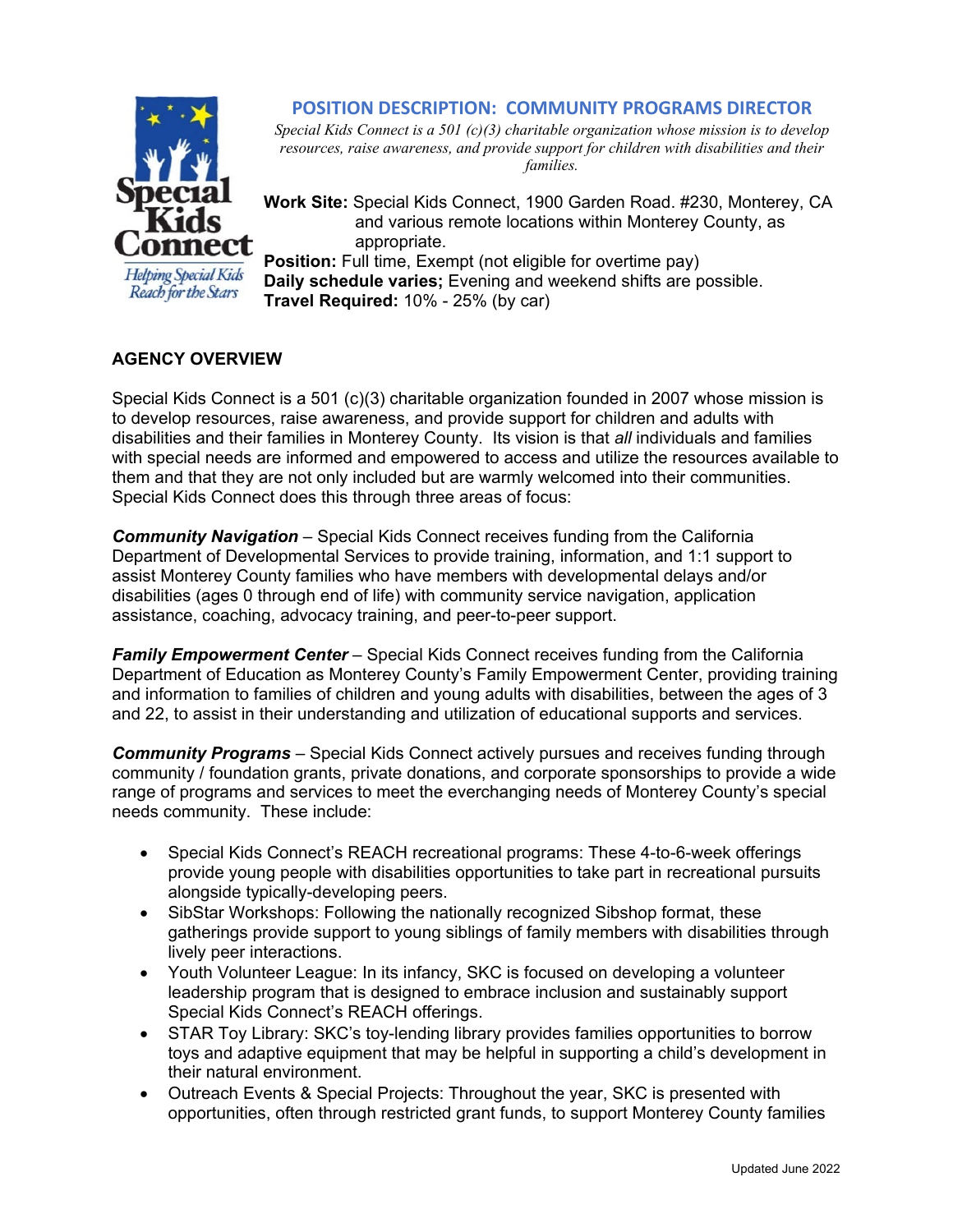in meaningful ways such as through Diaper Distribution events, Emergency Preparedness workshops, and Outreach events / Community Resource Fairs.

#### **JOB OVERVIEW**

Under the direction of the Executive Director and in collaboration with Special Kids Connect's staff and Board of Directors, the Community Programs Director's role will be to lead the development, marketing, implementation, and strategic growth of Special Kids Connect's Community Programs focus area to ensure projects meet the needs of the communities SKC serves, are financially viable, and are in alignment with Special Kids Connect's vision and mission.

## **RESPONSIBILITIES**

Special Kids Connect's Community Programs Director will be a key member of the SKC Executive team, determining program strategy and resource allocation to ensure initiatives are consistent with SKC's mission and vision and are fiscally sound. Responsibilities of this position include:

- Management, leadership, execution of SKC's Community Programs (as listed the aforementioned "Agency Overview") in collaboration with SKC's staff and various community partners
- Supervision of support staff and volunteers to ensure programs meet Special Kids Connects standards for professionalism, high quality, and inclusion
- Management of fund development activities in support of SKC's Community Programs, including fundraising events, grant writing and reporting, sponsorship acquisition, donor recruitment and retention
- Ensuring that program outcomes are aligned with grant funding requirements
- Exploration, identification, and prioritization of the ever-changing needs of SKC's constituencies (children, families, community) and developing creative approaches to addressing and funding those needs
- Implementation of marketing / public relation plans and activities to promote community awareness and awareness to the families that programs are intended to serve. These include, but are not limited to, development of targeted emails, flyers, social media campaigns, press releases.
- Being an ambassador of Special Kids Connect and advocating for the inclusion of children and families in our community
- Collaboration with Special Kids Connect's staff in support of SKC's portfolio of programs across divisions.
- Professionally managing incoming calls from families, professionals, and other agencies to caringly connect them with the resource(s) they seek
- Other duties, as needed

## **MINIMUM QUALIFICATIONS**

- 1. Bachelor's degree or equivalent combination of experience and education in organizational leadership, education, social work, non-profit management, communication, leadership, or related field
- 2. At least 3 years of relevant and successful supervisory and management experience
- 3. Project management experience
- 4. Commitment to inclusion of neurodiverse populations in neurotypical settings / communities
- 5. Advanced written communication skills, including excellent command of English grammar and written composition